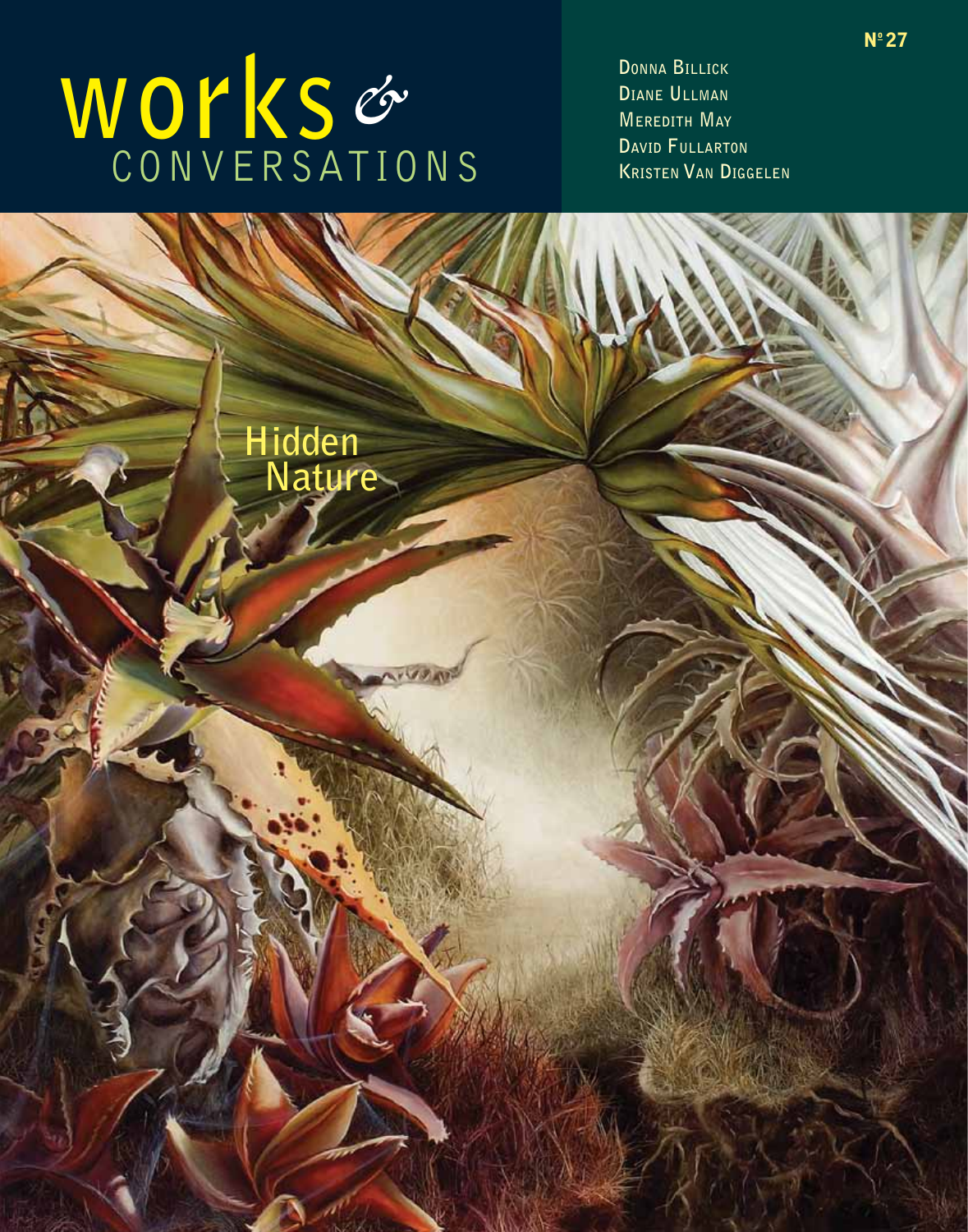## **A CONVERSATION WITH** Donna Billick & Diane Ullma**<sup>n</sup>** Art & Science Fusion

"Science is a very creative endeavor, but we don't give our science students a chance to think creatively because we're so busy having them memorize facts. A kind of catalytic reaction happens when you bring art and science together."

*I remember hearing about Donna Billick from John Toki some years ago. John is generous in spreading the word about artists who impress him. Thinking for oneself, passionate commitment, resourcefulness and actually getting things done would rank high among the qualities he values. John's glowing description stuck in my mind.* 

 *So when a few months ago, at an open house at Toki's Leslie Ceramics in Berkeley, I happened to meet Billick, I was already primed. She was arranging a display of handmade ceramic honeybees. I asked her what they were all about, and in no time we were in a lively conversation. The* 

*honeybees, I learned, were ambassadors for the UC Davis' Art & Science Fusion program. Billick, it turns out, is the cofounder with entomologist Dr. Diane Ullman. The honeybee decline is a major concern of theirs, but focusing on that is just part of their innovative pedagogy. For the last sixteen years UCD's Art & Science Fusion experiment has been showing, more and more clearly, the benefits of bringing art and science together in a shared approach to learning. Billick likes to say that their curriculum takes students and teachers into the borderland, the uncharted territory between isolated disciplines. It turns out that this borderland is rich in*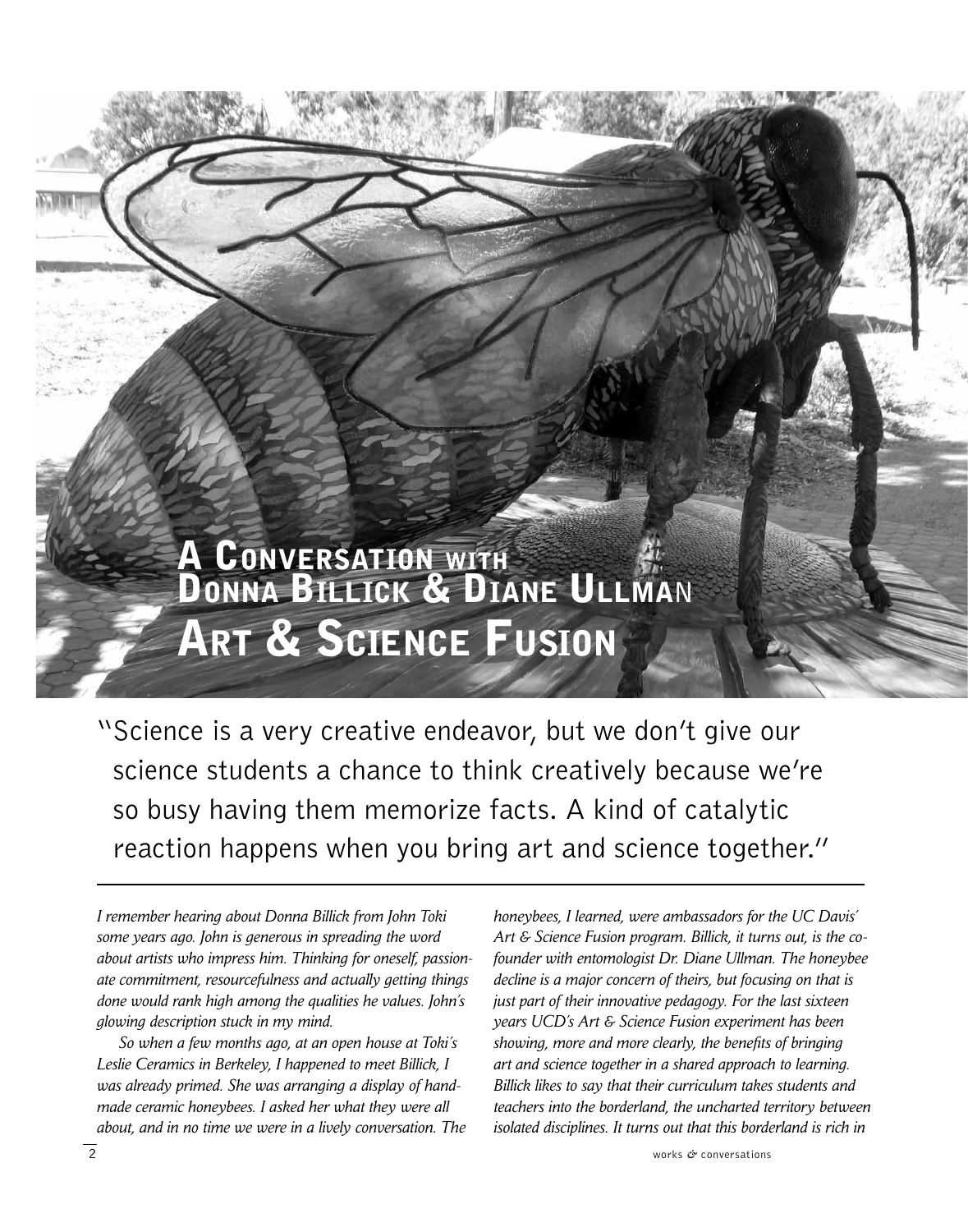*unexpected nutrients for growing new insights and understandings. The program is putting into practice what Joseph Beuys envisioned over thirty years ago:* 

 *Creativity isn't the monopoly of artists, this is the crucial fact I've come to realize, and this broader concept of creativity is my concept of art. When I say everybody is an artist, I mean everybody can determine the context of life in his particular sphere, whether in painting, music, engineering, caring for the sick, the economy or whatever. All around us the fundamentals of life are crying out to be shaped or created. But our idea of culture is severely restricted because we've always applied it to art. The dilemma of museums and other cultural institutions stems from the fact that culture is such an isolated field, and that art is even more isolated; an ivory tower in the field of culture surrounded first by the whole complex of culture and education, and then by the media which are also part of culture. We have a restricted idea of culture, which debases everything; and it is the debased concept of art that has forced museums into their present weak and isolated position. Our concept of art must be universal and have the interdisciplinary nature of a university, and there must be a university department with a new concept of art and science.* 

*At UC Davis, such a department actually exists. —rw* 

works: You were born in Ohio, came out to Southern California, and then you came up to UC Davis where you got a bachelor's degree in genetics, right?

**Donna Billick:** Yes. And a master's in art.

**works:** So you got your degree in genetics, because you wanted to know…

**Donna:** The truth of who we are, like the biological facts. And I thought about the DNA, the cells, things that are transmitted through time.

**works:** Then you hadn't really planned on getting into ceramics. You got *vacuumed* into that, you said

**Donna:** Yes. Actually in high school there was an amazing ceramics instructor who took special interest in me, Ed Branston. He said, "You're the best. It's like your hands have little eyeballs at the ends of the fingers."

works: Did you feel that yourself?

**Donna:** I did. I felt like a maker. My father was a test pilot, but he also built five or six houses. He just would go to the planning department with his own drawings. And he built houses out of every material. I came from a family of five. It was a great place to connect with my dad when he was making things. I learned how to enjoy rocks and building materials alongside my favorite guy. I was really happy rock-stacking.

works: So you joined in the making?

**Donna:** Yeah. Lots of rock art. So when I came up to UC Davis, I crossed the path of TB-9, the ceramic studios, this fire pit. And I was really influenced by that group of people. It felt like I had found my peeps.

works: Let's review who the faculty were at that time.

**Donna:** It was Roy De Forest, Wayne Thiebaud, Manuel Neri, Bob Arneson, Bill Wiley. Can you believe stumbling into that, Richard? You would have to have a bag over your head to not respond, right?

works: Right. That was an amazing group!

**Donna:** So I didn't have a bag on my head. I just completely responded to the sharing, the communicating, the exchange, the ceramics.

**works:** There was a good spirit in the department, a cooperative feeling?

**Donna:** Oh, God! Absolutely! This was a community. And it was building things. Tom Rippon was there at the same time. David Gilhooly was there. Bob was very selective about picking every single student. It's like if you're going to waste my time, get the frick out of here. So it really raised the bar.

works: So you had your B.A. and then you went in there as a graduate student?

**Donna:** I actually went there all through my undergraduate years. It was like my sanctuary. And I felt more akin to the people. The thing that happened at TB-9 was that I shifted from an interest in the physical to the cultural truth of who we are. So that rock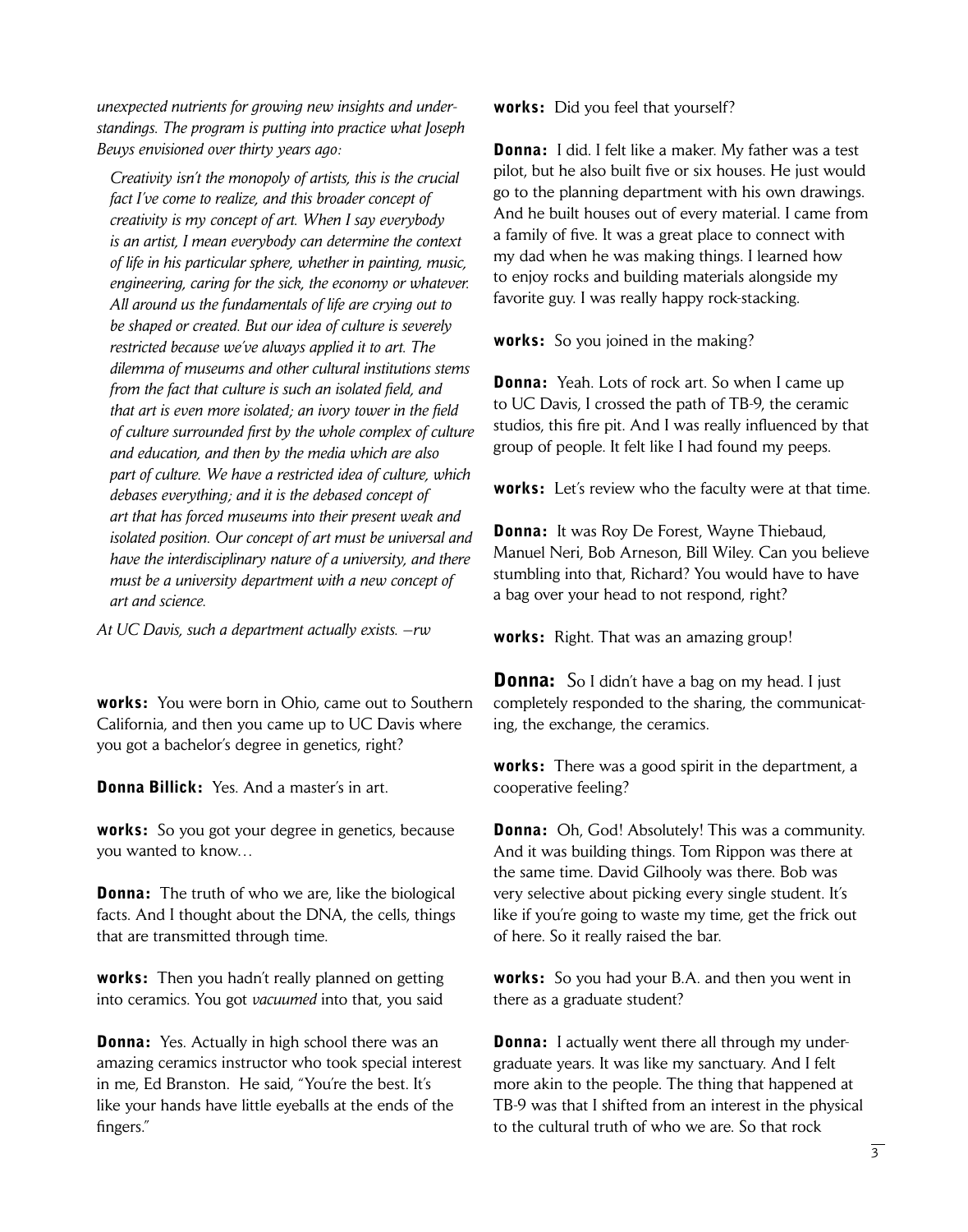art—it's like I'm like a 20th-century cavewoman. I'm just sort of a savage roaming about, wanting to write and draw on the cave wall—even though I have a lot of education. So when I put my hands on the clay, I realized that the truth about who we are was being transmitted through rock art and clay, and it's the one medium that doesn't degrade.

 You look at the mosaics from Greece and China, Italy, all over the world. They're pristine. They look like the day that they were made. And they told the issues. Who are we? What was important to us? All the Neolithic goddesses, all the little Buddhas and Guanyins and Hanamans; those were the heroines and heros.

 Seeing Bob Arneson bring contemporary figuration in using clay—that stepped it up. Bob had the courage to express his ideas and distain for unjust rules with the figure. That made an impression. And I took Jose Arguelles's class. He brought awareness of environmental concerns for the earth, and our taking resources at great cost to our well-being. The Whole Earth Festival was created by activist art students. It was quite exciting to be involved with what felt like making a difference.

works: When you say the Whole Earth Festival was here, do you mean here in Davis?

**Donna:** Yes. The Whole Earth Festival was, in Jose Arguelles's view, the shove-off to a new way of translating time, space, form, all the things that are fundamental to an artist finding their voice. He did performances. One quarter in his class we had to put on a festival that had things we felt were important to be out there. And to open it up to the community, open it up to the campus. Well, now, it's a three-day, huge festival that happens every year.

works: Arguelles started the Whole Earth Festival? [yes] And it was because it expressed his vision of what should be happening in terms of the community and art?

**Donna:** He felt that time and money were the negative influences on our values. He was an art historian, quintessential; and he was an excellent lecturer. But he wanted to have an action. He wanted to have something really contemporary for students to participate in. So he did this kind of community"I think that inside of you the senses are the beams of light: feeling, seeing, touching, hearing. Those are the fundamental spaces where Diane and I, for the last 16 years, have brought students."

build; and that was the Whole Earth Festival. It's continued every year. People come from all over. There's everything that you would like in celebration of the earth: dancing, singing, vendors, craftsmen, artists. So there were roots making connections in me, politically—alternative ways of looking and feeling and thinking about community. And because I came from a big family—the TB-9, really—I felt really natural there.

 You know, Bill Wiley would have a conversation. And Gilhooly would come in and share his doughnuts. Bob Arneson would be Bob Arneson. So I was lured to what I think (and I have no regrets) was my true voice. The other thing was that Jerry Brown, governor of California, brought in money for the arts—making art available to the widest segment of the population. Those things truly resonated with me. I wanted to make art that was out where people live and circulate.

works: This idea of art being more widely open seems right, as opposed to an exclusive club of folks indulging in some kind of mumbo jumbo.

**Donna:** That's why we are completely attracted to one another; we are like-minded in this.

works: Earlier you mentioned heroines and heros. When we talk about a hero, we're talking about a person who has achieved some kind of greater potentiality. Would you agree with that?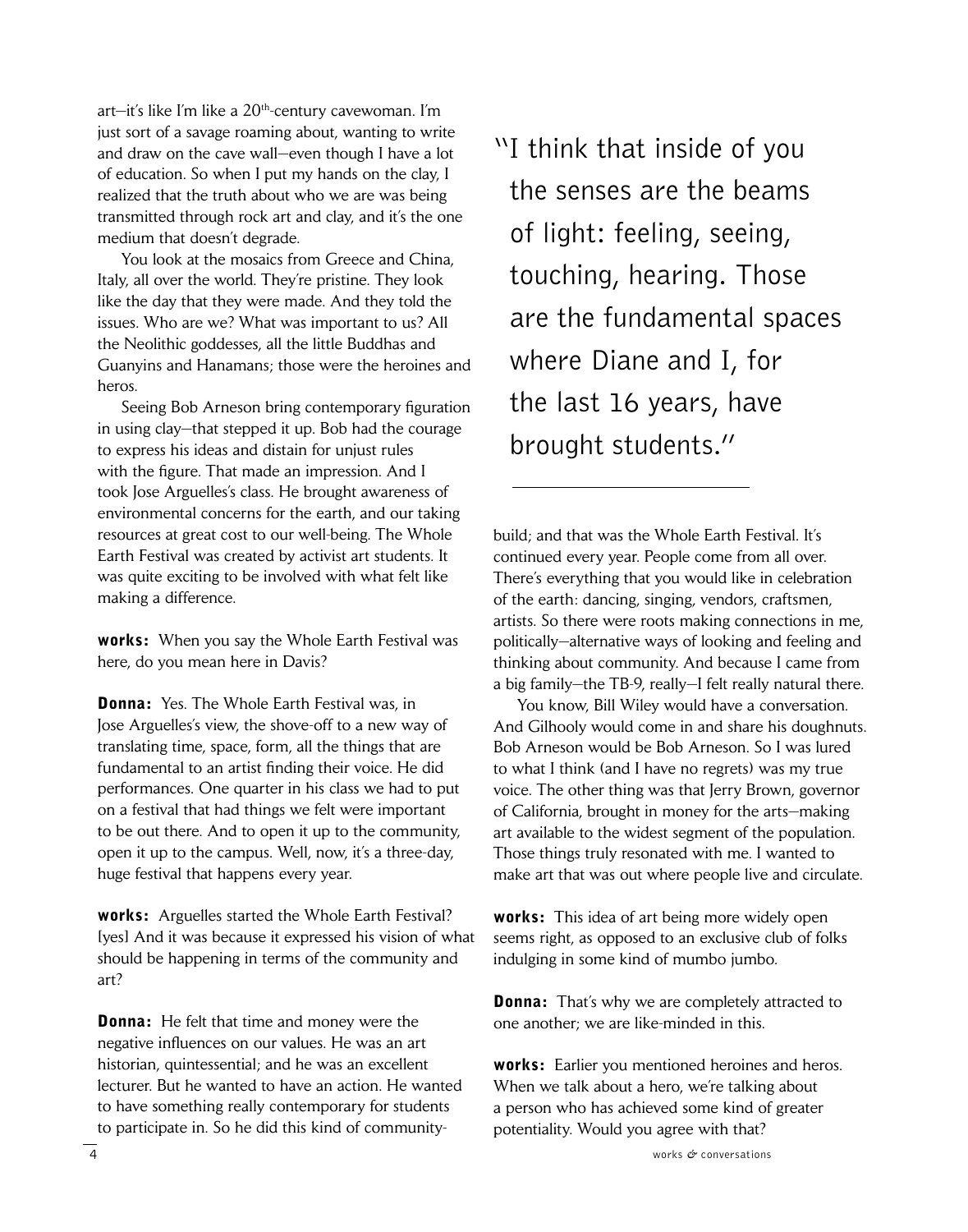

donna billick, nature's gallery court at the University of California's Davis campus

**Donna:** Oh, absolutely, absolutely.

works: And an artwork somehow can be a kind of representative of that possibility?

**Donna:** That's a restating of my philosophy and why I'm very interested in transmitting these iconic things like Joseph Campbell? He translates our connectedness to one another through time and who we are and what we've found to be valuable and important.

 So I really appreciate that kind of a conversation and I resonated with it. In TB-9, there was a very strong figurative tradition that fit right in with my notion of large-scale figurative work. I've found the figure and nature to be enduring inspirations.

 A personal favorite is Paul Klee. He takes nature and translates it into a fusion of the bigger picture. And taking art history classes, I found Jose Arguelles, who was a contemporary hero, in my opinion. It wasn't

common at that point to be concerned about the environment.

**works:** So the Whole Earth Festival must have gotten started about the same time Earth Day began in 1970.

**Donna:** Yes. 1969. A lot of loose wires were getting connected. And there was this magnetism of values and influences. Where I took a stand was in artmaking. I felt that was how I could contact the widest number of people. When Jerry Brown signed that 2% for the arts, I couldn't understand why artists were still trying to get into galleries. I didn't want to suck up to a gallery owner. So I decided on large-scale public art, and I made a lot of trips to Europe. I wanted to learn how to use ceramic and mosaic to translate contemporary life in the same way I'd seen history unfold. And that worked out to be a very valuable direction for me to take.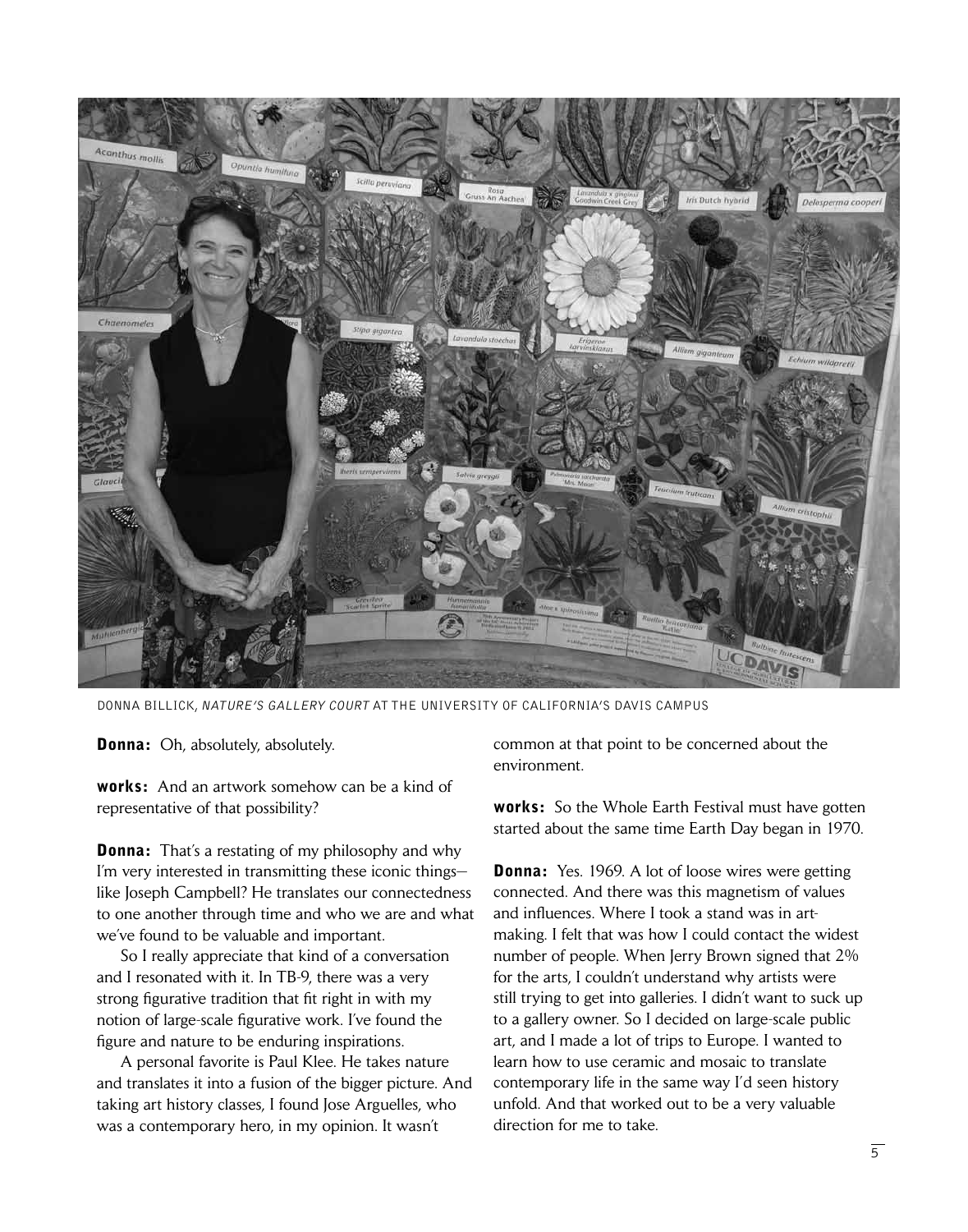

oak family tree, ceramic mural, 17' x 11' U.c. Davis

works: So you decided to work outside of galleries.

**Donna:** Right. I think it was because I was trained as a scientist to be very empirical, to observe and record in my own being, and come up with evidence for what would be my personal journey.

 At that time there were really no art facilitators. Art was supposed to be included in this new library and this new light rail station. But nobody knew how to do it. So I was a pirate on board, literally. I was being asked, how do you do this? I said, "Well, you're going to have a design, a fabrication, an installation" —like I knew what I was talking about. But I knew, when *I* made things, that's how they came together. So they were very supportive, all the art administrators. Because Jerry Brown said, "Get on board little children. We're going to have more public art."

standing in front of *Nature's Gallery Court*] Is it yours?

**Donna:** My students, yeah. I'm 60 and I wanted to do the hand-off. I was very interested in education, a different approach, an experiential, hands-on approach, across disciplines. What I wanted to do was break open the little silos of education where scientists never see artists. Then I met Diane Ullman. She came into the studio and started to make some bugs out of clay.

 I said, "Wow, these are really terrific. You know what you're looking at."

 You look back at Charles Darwin, the people who changed the way that we see evolution, and they did it by doing little drawings. The art-scientists are the amazing, creative people who I admire.

works: He looked. He used his seeing.

**Donna:** He looked. Visual thinking and creative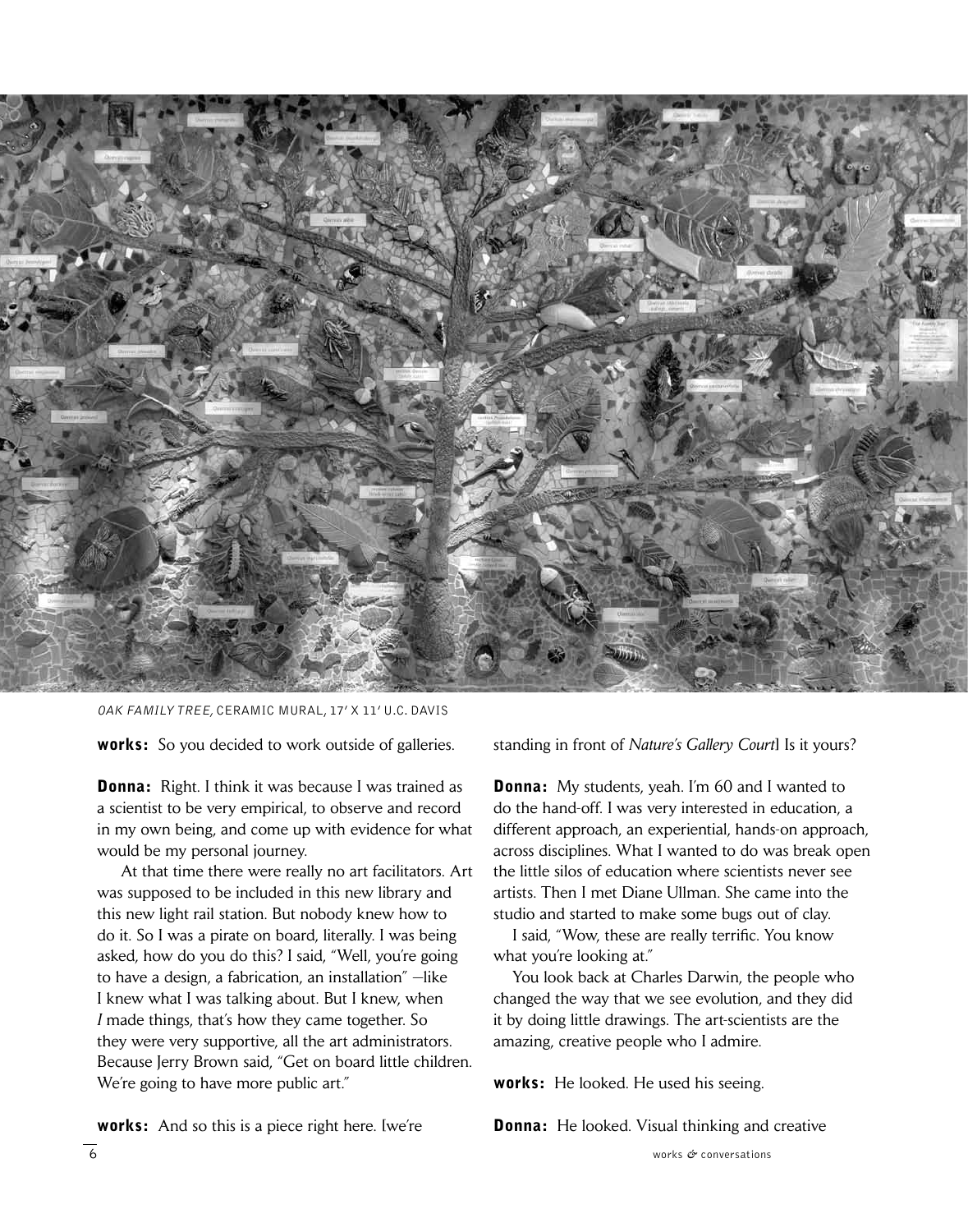"I was very interested in education, a different approach, an experiential, hands-on approach, across disciplines. What I wanted to do was break open the little silos of education where scientists never see artists."

confidence. So Diane and I feel like the students need to break across what E. O. Wilson calls "the borderland." He wrote a book called *Consilience* that changed my life when I was a scientist. Consilience is the unity of knowledge. Leonardo da Vinci was an artscientist, you know?

 It really comes through strong for me to have visual thinking, a creative way of solving some of the environmental problems, because these are dire problems. For example, we have been working with the honeybee for three years. Our Art & Science Fusion program is committed to environmental literacy, creativity, collaboration and art making.

works: Something we pay very little honor to in this culture is the importance of hands-on experience and what comes to us through touching and making. We still have these bodies. And short shrift is given to…

Donna: The senses.

works: The senses.

**Donna:** So that's exactly it, Richard!

works: Do you find there's a hunger for that connection among students?

**Donna:** Oh, the students love it! They love it! We can't accommodate the number of students that

want this class. The students come out here to the Arboretum and become tree-huggers. The Art & Science Fusion has a stake right here on this piece [*Nature's Gallery Court*]. It's a good example of a community-built project. It's like the Quakers. Let's get everybody and put this barn up, and bada boom.

 I think it's really important to be connected to one another in these ways. I'm not interested in making a pretty thing for someone to buy at a high price. I care about well-made things that come from a spirited research into life. The bees have really infected me with their mission and their job.

works: Okay. Your interest is in something that feels real and has some essential importance.

**Donna:** I really am, and on a daily basis. I want it to mean something.

works: In some larger sense?

**Donna:** Yes. Community. I feel it's essential for us to have a sense of community, because politics is all fricking over the place. We're beating people up all over the planet. And when people can just be with each other at the community level, I think we can find our way. You don't have to carry a gun here.

works: You can move towards connection.

**Donna:** Light. You move towards the light. Light is so important. There is nothing but darkness until there is light. And then everything takes form. Everything takes shape in the context of light. I think that inside of you the senses are the beams of light: feeling, seeing, touching, hearing. Those are the fundamental spaces where Diane and I, for the last 16 years, have brought students.

 So we take them here, for instance, to the UC Davis Ruth Storer Garden and talk about a drought tolerant plant. We're here in this Mediterranean space. What about a drought-tolerant plant? So we have an entomologist, a botanist, a horticulturist. We have artists and musicians. Photographers come in and talk to the students about what they're seeing. Looking at the students, the whole campus is represented. That's an engineer. That's a mathematician. This is a musician. So you can see this is a real mixed bag. And the students become each other's resource. Together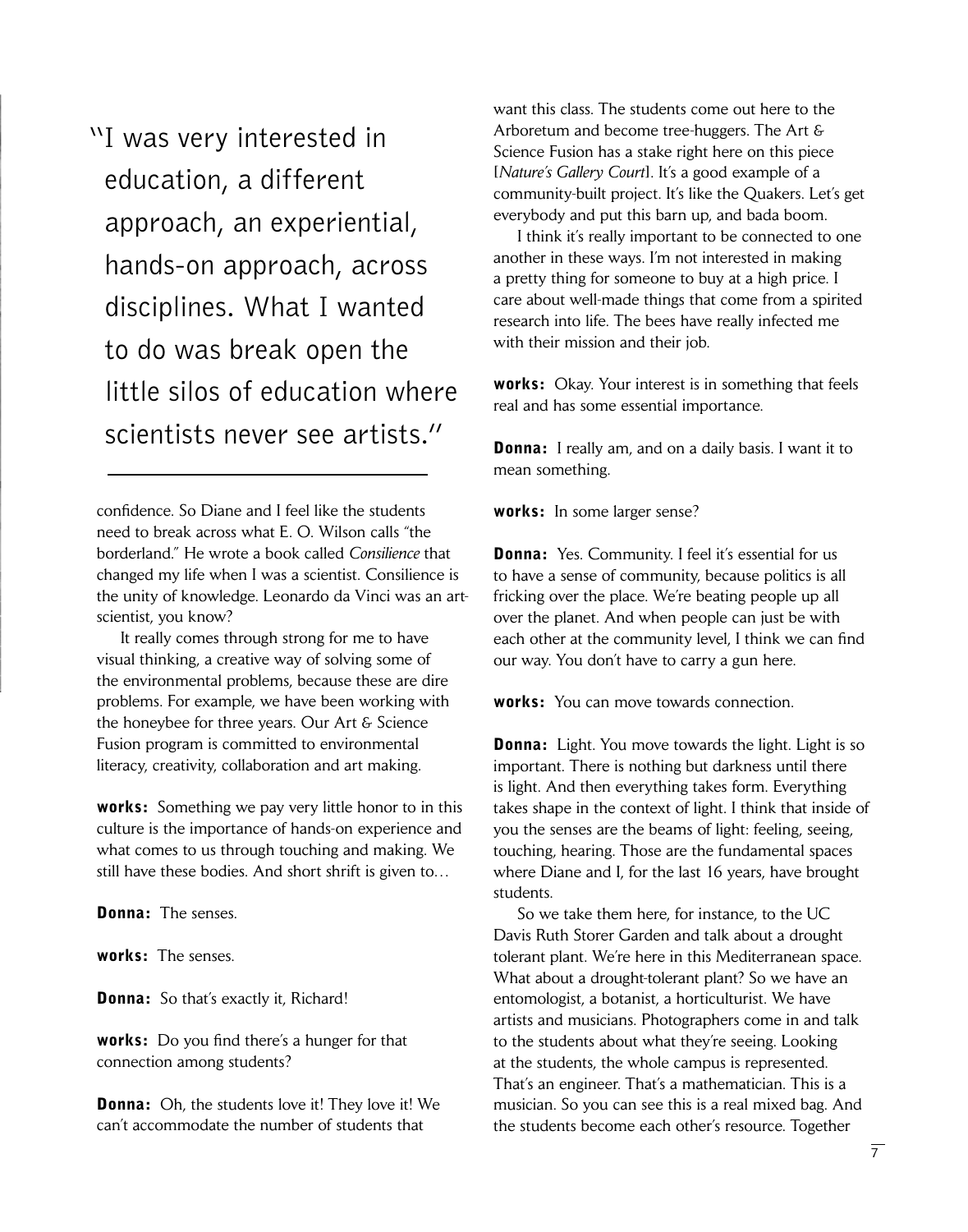we can find the whole picture. This is the unity of knowledge we're talking about.

works: That's beautiful.

**Donna:** Then we have two hours a week of lecture. We also have four hours in what we call the "labudio." It's a name that I made up from lab and studio: labudio.

works: It's exciting just to hear about this. And what you're doing resonates with your students, I take it.

**Donna:** Oh, yes it does, it does. They feel safe there, because everybody is on an equal playing field. When you bring things in through your senses, you don't have any cutting edge more than the person sitting next to you. I don't care how many Ph.D.'s you have, this is the truth about that.

works: And what you're demonstrating is that there's a place for creativity, which is not the private property of a group of people called artists.

**Donna:** No, no. Creativity is really important. My folks didn't put fences around me. The one thing my dad kept saying ad nauseam was, "Think for yourself. Think for yourself. You've got what it takes. Think for yourself."

works: I'm struck by your decision to opt out of the gallery system and reach more directly into the world.

**Donna:** And I'm really committed to that. We need this to be opened, because you go to galleries and there are the same people.

works: The art world, in that sense, is kind of small.

**Donna:** It's too small. And, as my mother used to say, "Bring me a bigger problem than finding two socks that match."

works: Nice!

Donna: Yeah. So the U.S. Botanic Garden wanted to showcase programs that reflected the natural environment and plants and created artifacts. They told us that they had a wall for us if we wanted to take our

### "Diane and I feel like the students need to break across what E. O. Wilson calls 'the borderland.'"

students and create an art-science fusion piece. They told us they would show it for nine months [*Nature's Gallery Court*].

works: How did that travel? I mean, it must weigh…

**Donna:** These are separate panels. One of my strengths is to format for students who have no experience whatsoever in artmaking. When Diane and I put the Art & Science Fusion program together, we didn't want to be in the art department. And I didn't want to be beholden to any particular science. David Rizzo, director of the UC Davis Science and Society program said, "I think it's a great idea. I will house you." So, we're in SAS, which is a program in the College of Agriculture and Environmental Sciences, the oldest college at UC Davis. We started out at the Harry Laidlaw Honeybee Research site, next to the Haagen-Dazs Honeybee Haven garden. In 1996, Rob Page, the chair of entomology said, "Here's a room in the research facility. You can try this." We found that students had a tremendous affinity for it. And these are students from every discipline on campus.

works: So each panel here in *Nature's Gallery* was done by a separate student?

**Donna:** Right. Each student went out into this garden over here, the Ruth Storer drought-tolerant garden. We had them learn about drought-tolerant plants and the insects that connect with them. Then we asked them to pick a plant based on something they liked, the way it smelled or looked or something that lit their senses up. Then we had them draw it, a full-sized drawing. Then we met with a botanist for a critique, "It doesn't really have leaves like that. They're more like that." So we got the drawings to be accurate. Then Diane and I showed them how to roll out a big slab of clay from the valley and carve it. It's Gladding McBean's clay up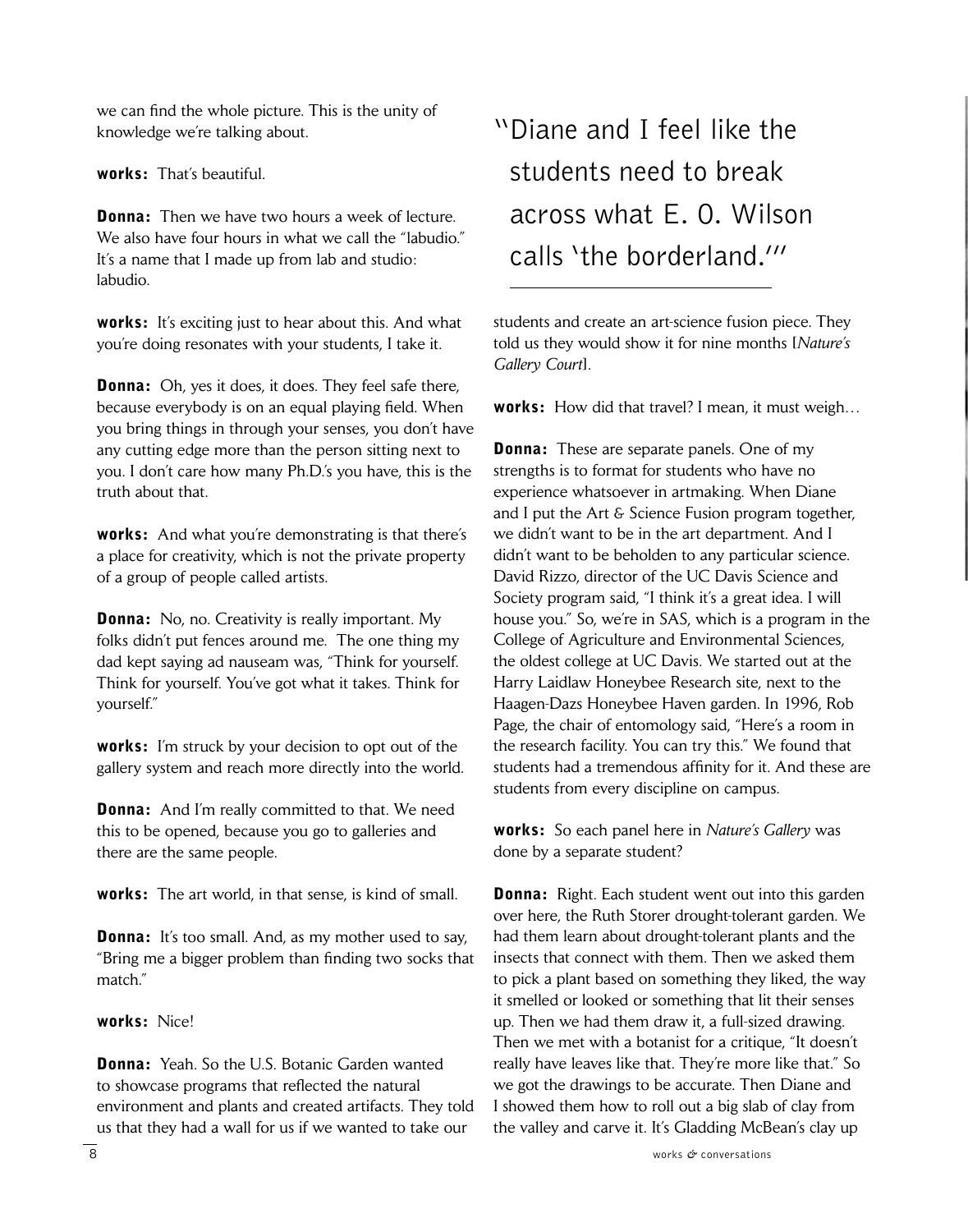

there in Lincoln. So it's like farming local produce.

 Actually, the first thing we had them do was an insect, because we wanted them to get a feel for what the glazes looked like and to get their hands on the carving tools to see what they could do. And when they pulled them out of the kiln, they could show each other. "Oh. How did you get that color?" Or, "What tool did you use for that?" So then they started sharing.

 One of the things that's different about the labudio is we're asking the students to collaborate. And they knew this project was going to the U.S. Botanic Garden site on the National Mall right next to the Capitol. I said, "You could try to get to a National Mall site all your life." Some of the students were like, "I've got a rash all over my body. This is making me nervous!" And I said, "So you're going to do great, because that's a good response."

 Another thing we do is that one night a week we open the labudio up to the community—to people who just want to come and assist in these projects. Because we had 38 students and 76 panels to make.

works: That's beautiful.

**Donna:** I want to emphasize that community-build is one of the things that passes through all of my work. This is the place of empowerment where ownership happens and the students get a feel. They leave the campus in four years; they put in a ton of

freshman students at work on a project called California's Gold with dr. diane ullman. the finished piece hangs in the office of Mike Thompson in the Canon Building in Washington D.C.

money and energy, and this is something they can come back to all their lives and their kids' lives.

 This project took just one quarter, and the program has been here now for 16 years. So you can imagine. There are all kinds of connections. We have a photography class and the professor is an atmospheric scientist, Terry Nathan. He came to us and said, "I've been a bit of a photographer all my life, and I'm an atmospheric scientist. There was never room for it."

 I said, "There's room here! You're from the borderland. Come on in!" He teaches every spring quarter, and it's packed. He starts off by talking about light and the lens and how all that evolved through time. He talks about shape and form. He has them stack blocks and then he has them come up with some art-science theory that they create a photograph to describe. Another professor, Wendy Silk teaches environmental science with music. It's an amazing program. Every one of the instructors has a different approach to what they think art-science is. I like those situations. It's kind of like with the public art where you're a pirate on board. There aren't all these rules on how it ought to go.

works: Right. How many teachers are in the Art & Science Fusion program?

**Donna:** There are four of us and then there are a lot of students we've mentored. We have graduate students that teach, too.

works: Now Diane is one of the teachers, right?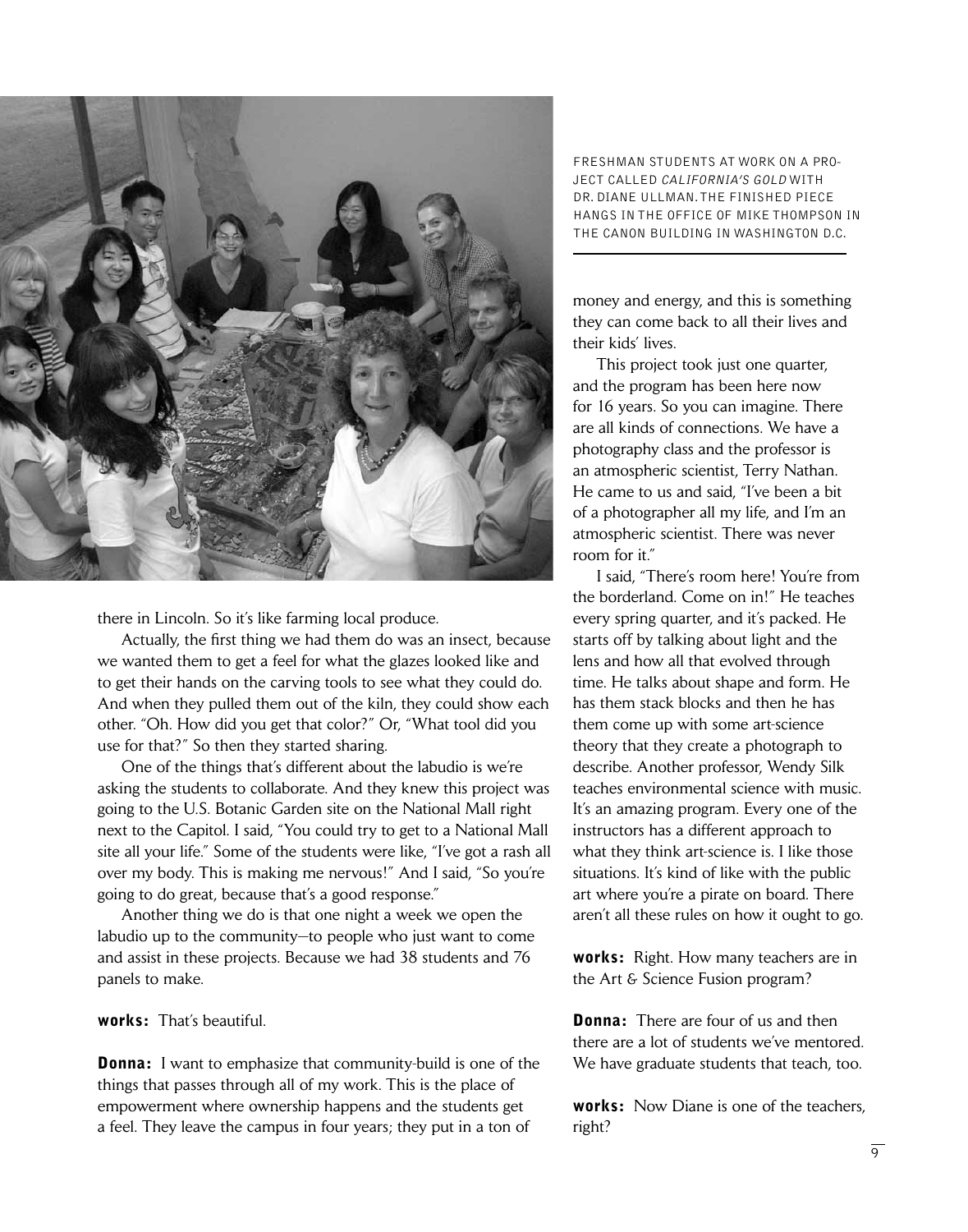**Donna:** She's an entomologist. Dr. Ullman. She and I are the co-founders of the program. We made this up. I said it's always been in my wish queue to have an art-science fusion approach. When the two of us conceived of the idea, she took it to the Department of Entomology and they said, "Well, not too many people are signing up to be bug people. So give it a shot." And here, 16 years later, the labudio exists and all of these major murals and installations all over the UC Davis campus. Just like Antonio Gaudi, I wanted to land someplace and just put out a bomb-load of art—and without waiting for commissions. I just wanted to do it! And I wanted to make a difference where the students found their creative voice.

works: There must be some gratifying moments when non-art students are doing creative work.

**Donna:** Yes, absolutely. It's really powerful. I mean it's kept me running the gauntlet for 16 years.

works: You have a place in Baja, in Todos Santos. You do projects where you invite people down, but you also work with the people that are there.

**Donna:** Correct. I think art is a communication sport. I just send a car around inviting the Mexicans in town to come and have a hand in making the mural. And they come out of the woodwork.

works: [Donna's friend from Todos Santos joins us] Elro, you were nodding your head. So Donna's project makes connections between different cultural groups?

**Elro:** Oh, absolutely. After school, groups of high school kids come. Workmen will come two, three, four at a time and stay for hours. Families come together and add new pieces. Everybody gets to make something and put it there. The whole community is so happy and so proud of the pieces they did.

**Elro:** There will never be any graffiti. There will never be any vandalism.

**Donna:** So that's a fusion across culture. Here, in the Art & Science Fusion program, it's cross-discipline at the university.

 $\overline{10}$  works  $\phi$  conversations works: And you called yourself earlier a "fusionist."

"A huge part of the Art & Science Fusion program is to make everyone visually and scientifically literate. When you layer in the crea tivity we bring out in students one becomes hopeful about the planet's future."

**Donna:** Because I think the whole opening up of the circle, Richard, is going to take some fusion. We have a *Consilience* exhibit at the Pence Gallery in Davis every year. The director said, "We've never had 800 people walk in the door on an opening before."

works: [Dr. Diane Ullman arrives] I'm thrilled to be hearing about the fusion program. And you're a professor here?

**Diane Ullman:** Right. I'm a faculty member in the Department of Entomology, which is the study of insect science.

**works:** Which I'm guessing is a big thing here at UC Davis with so much focus on agriculture.

**Diane:** Right. And I'm also the associate dean for undergraduate academic programs in the College of Agricultural and Environmental Sciences. We have 15 departments that cover everything from animal and plant science to managerial economics. And I have a research laboratory that I run. But I've always loved undergraduate education. So when I came to UC Davis in 1995, I got really excited about contributing to undergraduate classes. And you know, they just assign classes to you when you're a new faculty member here. And I kept getting these classes that had 200, 250 students.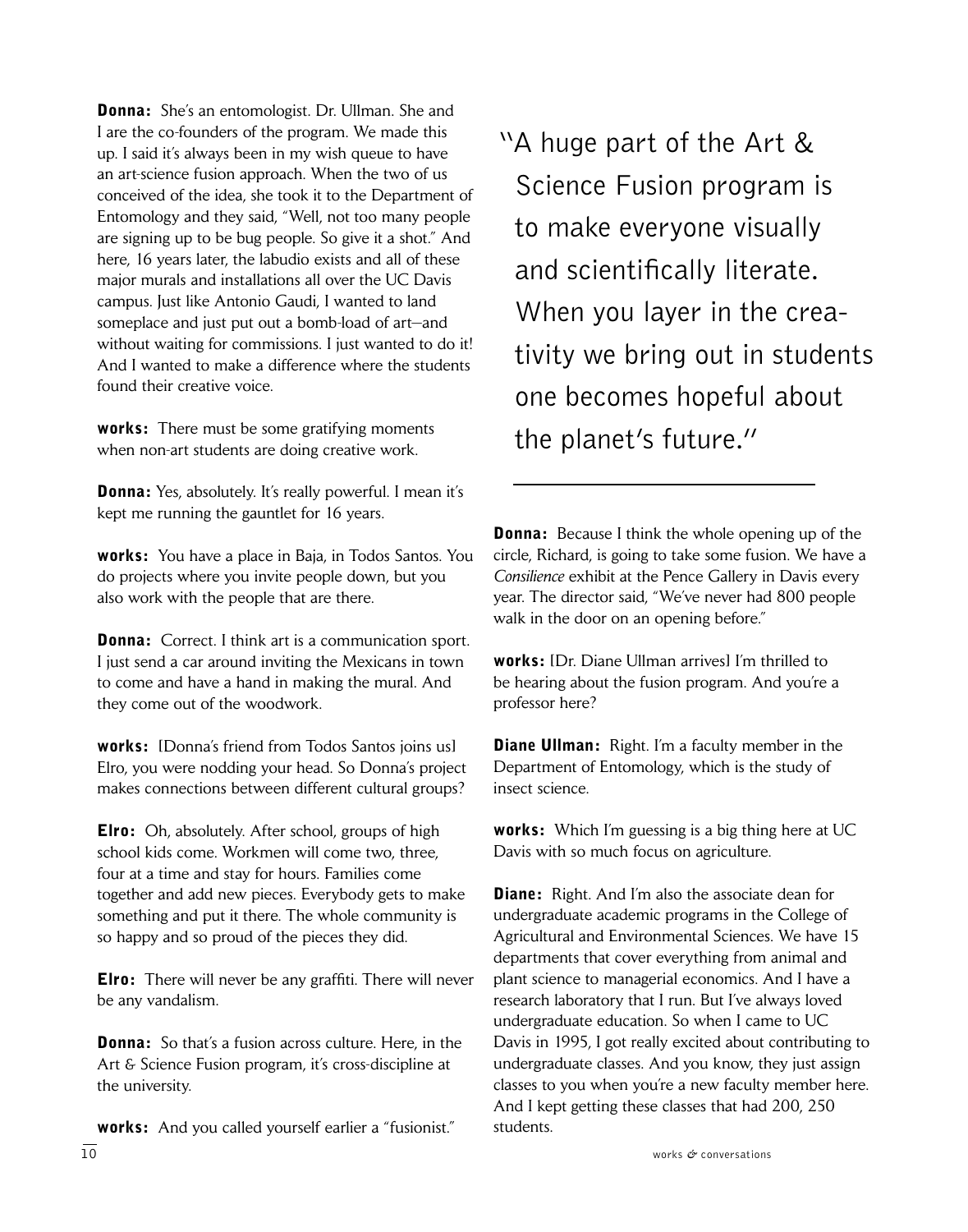They gave me a class called Insects and Human Affairs. It was supposed to be about the importance of insects to people. Somebody had been doing it for 12 or 13 years, and it had gotten boring even though the topic was really exciting. I thought, we're supposed to be getting them excited about these incredible animals that are everywhere and are so important! Yet I was hooked into the stand-and-lecture strategy. And after a year of that I thought, I've got to find a better way. And by good fortune, I met Donna. I took a ceramics sculpture class from her and that connection grew into the UC Davis Art & Science Fusion program.

**works:** Now what inspired you to take a ceramics sculpture class?

**Diane:** This is very interesting, really. There was a professor, Sean Duffey, in the Department of Entomology here, who played an instrumental role in my education when I was a graduate student. So I get back here, I start teaching, and I'm disillusioned, as I was telling you. Literally, at the height of that disillusionment, Sean, a very important mentor to me, who was only 52 years old, walks out of the elevator and drops dead in the hallway. And he was one of those people who just glued the whole department together. There wasn't a person who didn't love him. The department was in a state of collective hysteria and grief. My daughter, Sophie, who was eight years old at the time, had just done a mosaic in her elementary school with Donna. And she says, with her old-soul wisdom, "Mom, you need to do a memorial. And I know just the person to do it. Her name is Donna Billick."

 Now I didn't know Donna. So I went to Ann Duffey, Sean's widow, and asked if she thought it was a good idea. Her immediate response was, "Oh, my God! Sean loved Donna's work!"

 So Ann, several faculty and students went out to Donna's studio and had this big session where we talked about who Sean was and what he meant to people. By the end of that, Donna had a maquette for a piece of memorial art for Sean, to be engraved into granite. I became the liaison for the department. So it was my job to go to the studio and check in with Donna along the way. When she was in the final stages of getting things ready to sandblast, I said, "Wow, girlfriend, you have got this so dialed! I mean you've got the greatest job I've ever seen anybody have!"

**Diane:** Donna smiled and said, "Oh yeah? You think it's easy? Well, let's see if you have what it takes." She said, "I'm teaching a class this summer." I felt like I needed something for my teaching and I thought that's the perfect thing!

 On the first day of class, Donna announced to the class, "Your final project will be a life-sized selfportrait." She was joking, but I'm not really good at detecting jokes. I thought, boy, I might be in over my head here, but I'm going for it. So all quarter long I kept looking around and wondering, when is everybody else going to start their life-sized piece?

**Donna:** She did the self-portrait. I mean, she just blew my mind.

works: That's hilarious.

**Diane:** Finally Donna comes over and says, "I think I see where you're going with this piece." And by then there was no turning back. The sculpture is in my garden at home. It was an amazing first experience with clay and reaching inside myself. I was hooked.

**Donna:** Diane does not have an off-button.

**Diane:** I'd dabbled in arts and crafts when I was younger. Then in high school, I was shuffled into the sciences. Then there was no more art.

**Donna:** That's what happens in our system. So Diane was ready for that borderland—that fusion, too.

**Diane:** After that, Donna invited me to work on some of her public art projects.

**Donna:** She made insects having sex on art murals.

**Diane:** Donna invited me to help with insects for a 4,000-square-foot ceramic mosaic mural in Sacramento. I asked, "Is it okay if I do these mating insects?" She said, "Sure, go ahead." And while we were doing that work, I realized how powerful that learning tool is when you learn something, and then you create it with your hands. Because even as an entomologist, while I was building the insects, I had to keep going back and checking for accuracy, "Oh yeah, that's where the leg actually hooks on, that's how they hold their wings."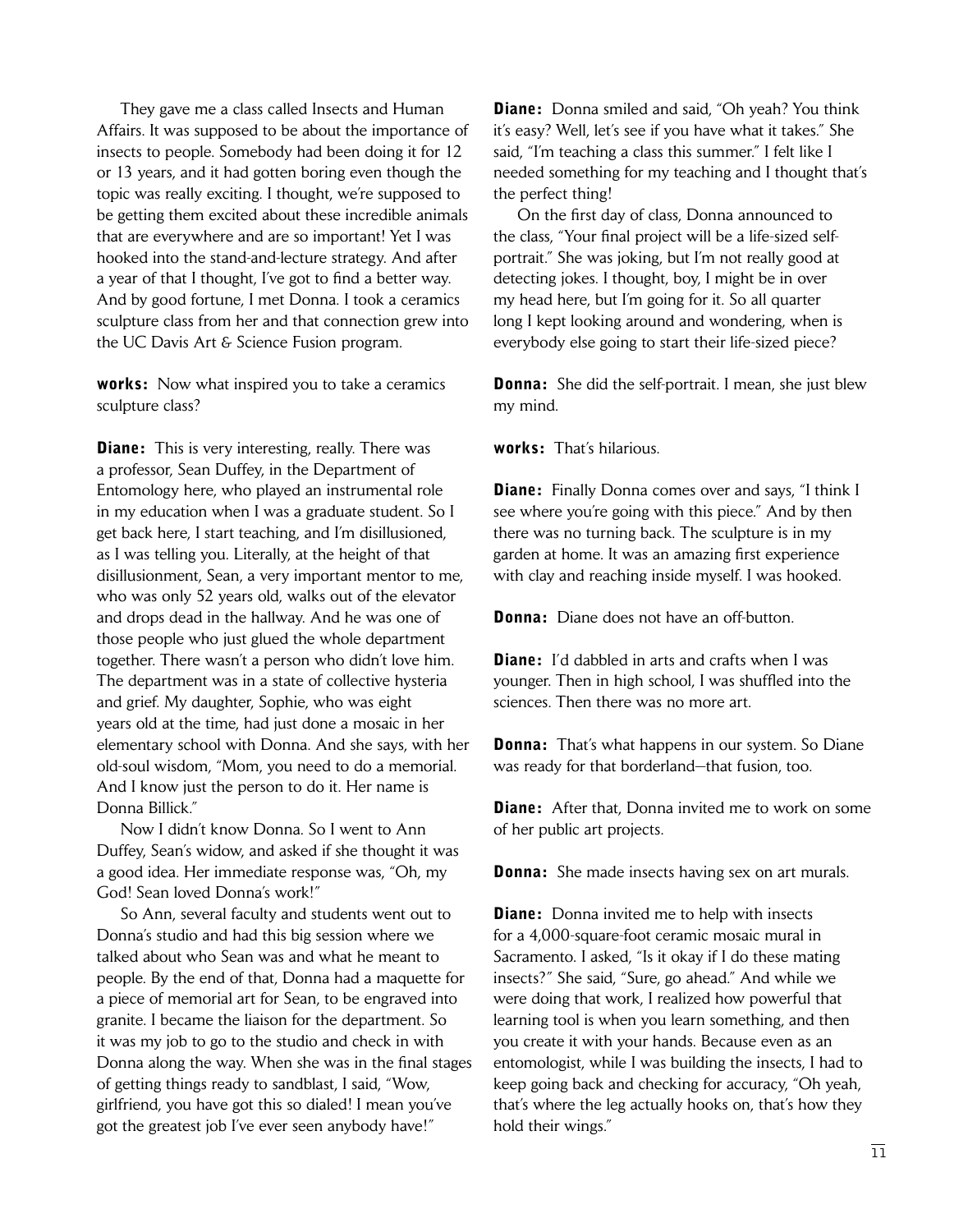works: So you saw firsthand there what a great learning tool that is.

**Diane:** Exactly, because this was a male cricket mating with a female cricket. Before, I could tell you the general characteristics of the cricket. But right now, if you said make those crickets, I could make them perfectly. And it's been years ago. So very late one night in Donna's studio, I had this epiphany that we could teach students to love entomology and understand insects by having them build sculptures out of clay, draw them, paint or create textiles—and I talked with Donna about the idea.

 She said, "I would love to participate in trying to do that kind of innovation." So we totally came to this as a team. We wanted to teach basic entomology as a general education course, which anybody could take. I wanted to get the science kids to do art, and Donna wanted to get the art kids to do science.

works: Why did you want the science kids to do art?

**Diane:** I could see the intensity of creativity that it stimulated. Science is a very creative endeavor, but we don't give our science students a chance to think creatively because we are so busy having them memorize facts. A kind of catalytic reaction happens when you bring art and science together—a whole new way of thinking, learning and engaging rises up.

 One of the issues we face in the sciences is retention of students in what we call the STEM fields that's science, technology, engineering and math. They come in droves to these disciplines and they leave in droves. Students who come to UC Davis have usually been highly successful in high school. So why do we lose them to STEM education?

**Donna:** It's boring. Have you ever been in a science lecture and it's just one chart and stuff after another.

**Diane:** Without ever being brought to life, or wrapped around reality.

**Donna:** Yeah, it needs to be brought to life.

**Diane:** I was personally interested in recruiting students to the insect world who thought they might be interested in science, because there aren't all that many of us. I think there are maybe 3,000

right: diane ullman and artist Mark rivera, 2012, installation of ceramic mosiac columns in the Haagen dazs honeybee haven garden. column created by community members and students in entomology 1, a course in the art & science fusion program. The pillar shows the life inside the hive.

"Every one of the instructors has a different approach to what they think art-science is."

entomologists on the planet, yet insects are the most abundant animals on the planet and major competitors for our food and shelter.

**Donna:** Yeah. If you look at the pie chart of life, insects are two-thirds of it. Then there are the humans and the plants.

works: Wait a minute. Two-thirds? By what measure?

**Diane:** By the number of species, by the number of individuals, by the number of environments that they live in, and by their sheer weight. For example, experts like E. O. Wilson estimate that ants account for maybe a quarter of all terrestrial animal biomass. This is roughly the percentage of biomass claimed by humans on the planet. And that's just one family of insect.

works: That's unbelievable, isn't it?

**Donna:** When I was sitting in lectures—and I wouldn't miss them—it was like, are you kidding me?

**Diane:** So that's why I wanted to attract the scientists and give them an outlet to stimulate creativity, because science is a very creative process.

 I take a lot of undergraduate students into my program. I see that science students get out of their bachelor's program and they can recite the tree of life. They can tell you what DNA is, what RNA is. They can tell you what they learned in books, but they don't really know how to do anything. And they don't know how to think for themselves.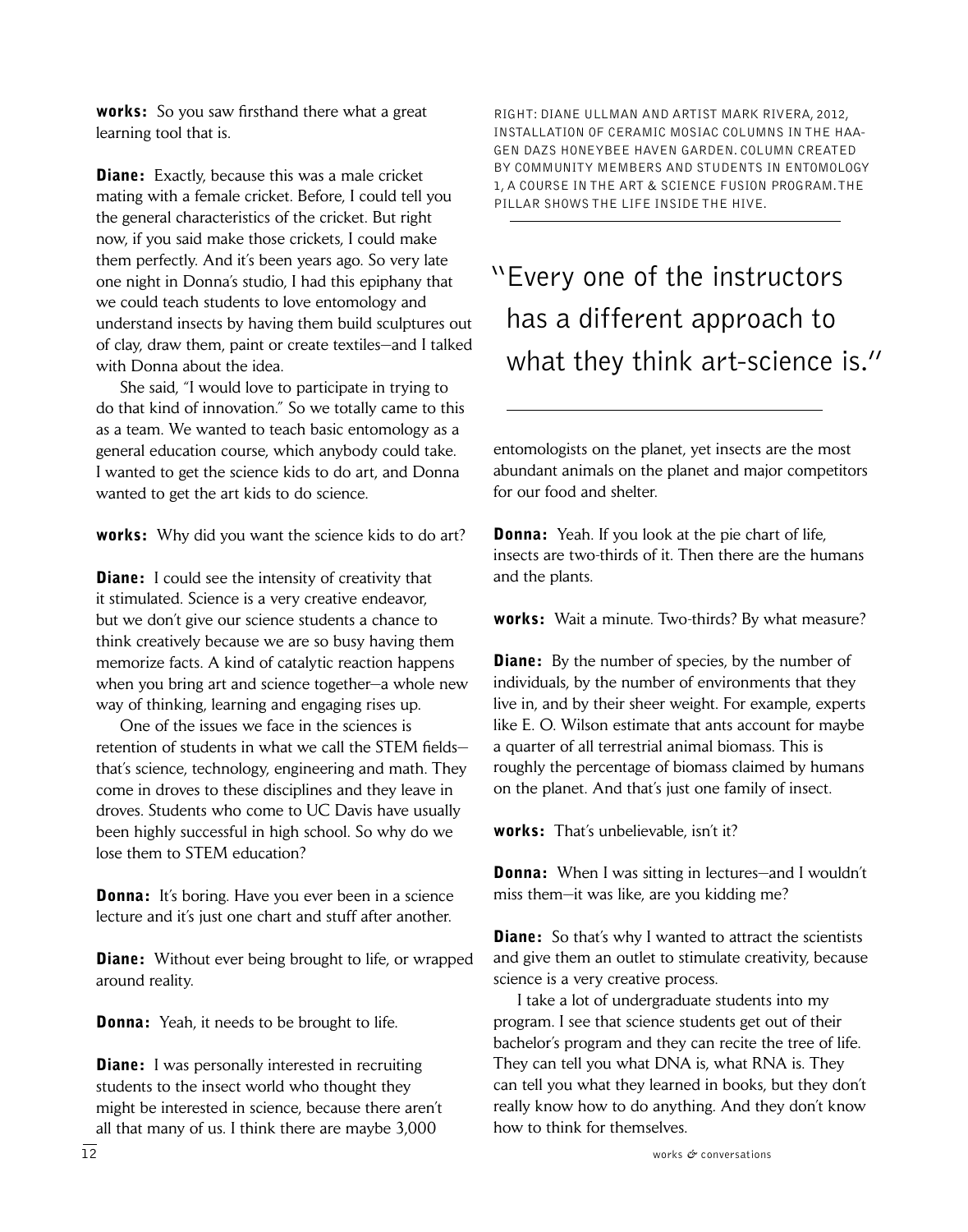

 I also have graduate students that I mentor. One of the first things we have to do in graduate school is get them started understanding that we're not going to tell them what to do. They have to read and learn what others have done within their area of interest, then they have to come up with an original question. So imagine that your life depends on coming up with an original question and you've never thought for yourself before.

 Kids get turned off to art early on and the same thing happens in the sciences. Students from the humanities often come to us and say, "I'm not smart enough to understand science."

 These are the citizens of our world and we're asking them to make decisions about problems like climate change! Why do you think half the people in the nation don't believe in climate change? It's because they're not science literate.

 A huge part of the Art & Science Fusion program is to make everyone visually and scientifically literate. When you layer in the creativity we bring out in students you become hopeful about the planet's future. No question, the survival of the planet is in the hands of our young people and education is the key to innovation and solutions.

**works:** This is serious stuff you're talking about.

**Diane:** It is. When Donna and I decided to teach an entomology class in the art-science fusion paradigm, the first obstacle was getting a course approved. The approval process for a class is a big deal on the UC Davis campus. It typically takes two years. I was ready for that, and I proposed the class. I asked for it to be classified as general education. I expected someone to question a class meeting both science and art criteria. I fully expected it to be rejected. It was approved in six weeks.

**Donna:** That's right. It's time for this.

**Diane:** We've always had a full class with a wait list. Sometimes we offer it to 75 students. Sometimes we offer it to 130 students. It doesn't matter how big the offering is. It fills and there's a wait list.

**Donna:** Diane was interested in sprinkling the education with that creativity, because that's the part where you can go ahead and reach outside the box.

**Diane:** And our teaching strategy gives the students the ability to care—you can see that. So I'll walk you through and you'll see some of our projects.

**works:** One quick question here. I'm so interested in talking to a scientist and having creativity and feeling be a big part of it. I think a lot of kids interested in science start out with wonder and passion. Does that tend to get weeded out in the process?

**Diane:** It does for some. It's fascinating. I've seen a lot of change in the young people coming to the university, because I've been here for 19 years. A lot of students coming into the sciences now, their families want them to be doctors, engineers or chemists.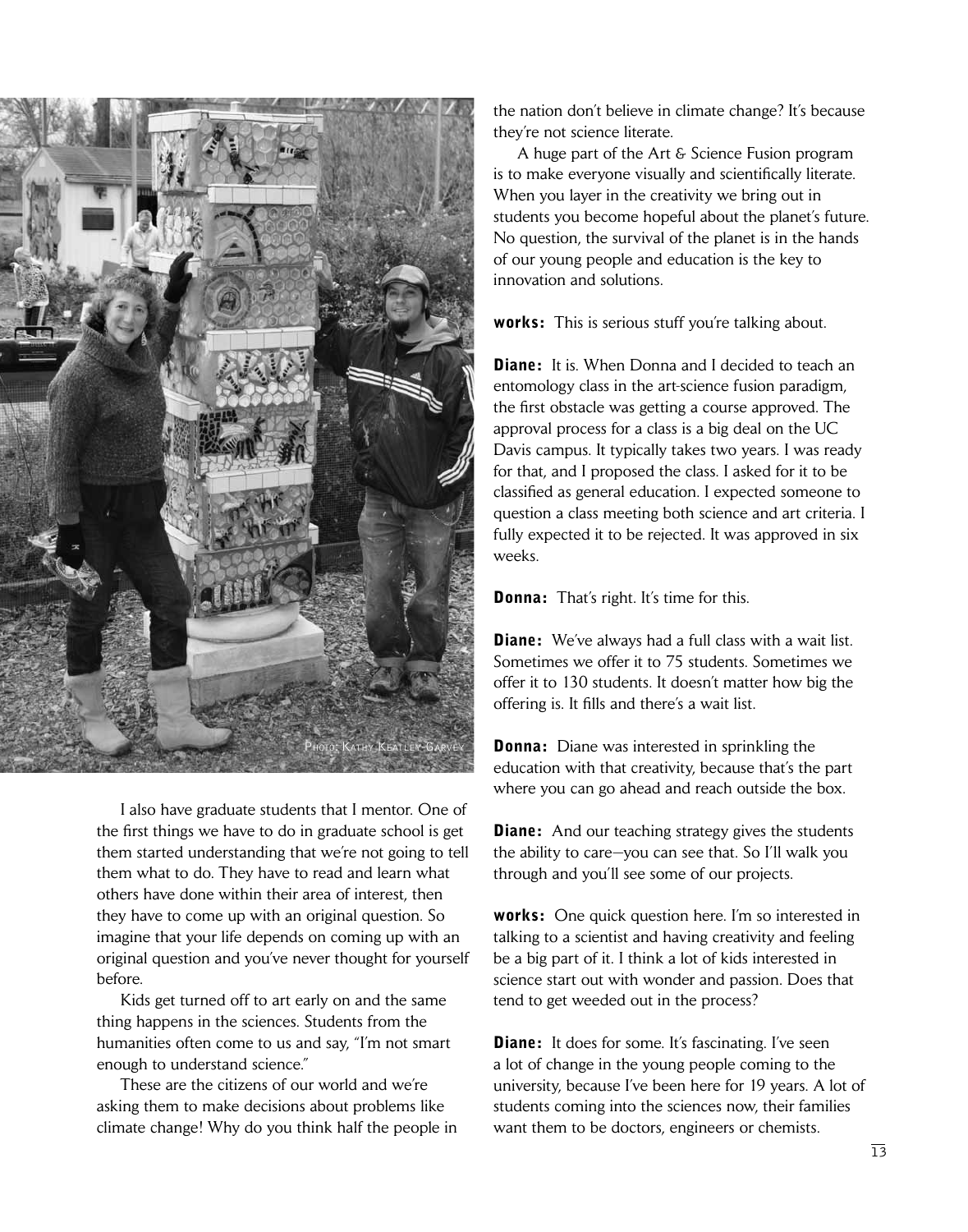They've been pushed hard. So they know a lot. And they're pretty good at questioning things, which is nice, because that's new. Ten years ago students were good at memorizing things, but they couldn't tell you what they meant. During the last two years, I have seen a shift in the student willingness to reach deeper.

#### works: That's a new thing, you say?

**Diane:** It's fairly new. But they've been so focused, they haven't experienced the world. I have four interns in my lab this summer. One of them is a young woman I met through the Art & Science Fusion program. She's so creative and so passionate; she tells me that her problem is that she's passionate about everything." I tell her, "I know your pain."

#### Donna: She's a doer, a maker.

**Diane:** She went to a national professional meeting to present her first scientific poster last fall. She was pretty nervous. She came to Donna and me and said, "I want my poster to be the one that everybody is talking about."

 She was working with bark beetles, little beetles that bore into trees and ultimately kill them. So the center of her poster was the trunk of the tree, a really sharp close-up of the bark. Then she built just the thorax and the front legs and the head of the bark beetle coming out of the trunk with clay. The finished sculpture sticks out probably 8 inches, a totally 3D sculpture in beautiful, spectacular detail—even the little scales on the exoskeleton and the antennae, everything. It was a huge success at the meeting and it was in the local newspapers. It currently hangs in the entomology department's hallway.

**Donna:** We were just throwing logs on that fire.

**Diane:** On the other hand, students hold themselves to a standard of perfection that leaves them with no room to think for themselves or create. I have another student whose family wants him to be a doctor. He came to me terribly upset and said, "Dr. Ullman, I totally messed up!"

I said, "I think you're doing great."

 He says, "No. I got an "A minus. I have a 3.9 now." This young man cannot do the simplest things.

14 works *&* conversations He can think really well, but doesn't know how to do

"We've always had a full class with a wait list. Sometimes we offer it to 75 students. Sometimes we offer it to 130 students. It doesn't matter how big the offering is. It fills and there's a wait list."

things with his hands. He thinks the work he does with his hands is beneath him. He keeps asking, "When are you going to give me something important to do?"

 I have to say, "You know what? When we do an experiment and it has twenty-five steps, every step is important. If step number one happens to be putting the alcohol in the vials and labeling them properly, it's critical. If that's not done right, we get to step number 25 and it's all for naught." I've had to struggle with him. Finally I understood that he's never had to actually bring a hands-on project to completion.

 The Art & Science Fusion program is a fantastic experience for students like this, and also for those who already have appreciation for experiential learning. We connect all of the dots for the students. They have to come up with a creative idea of their own. They have to research it. They have to design it. They have to fabricate it. We involve them as much as possible in the installation. And they've got to stand up and talk about what they did. And along the way they learn to work in a team and to collaborate.

#### works: Well, that's wonderful.

**Diane:** [we walk to a new place] This is the Shields Oak Grove. It has the largest collection of oak species in the United States, so it's actually a living museum. It was started by a professor named John Tucker. At that time, 65 years ago, it was okay if you brought acorns back in your suitcase. So he would study oaks in different parts of the world and bring back the acorns. And he happened to be the director of the Arboretum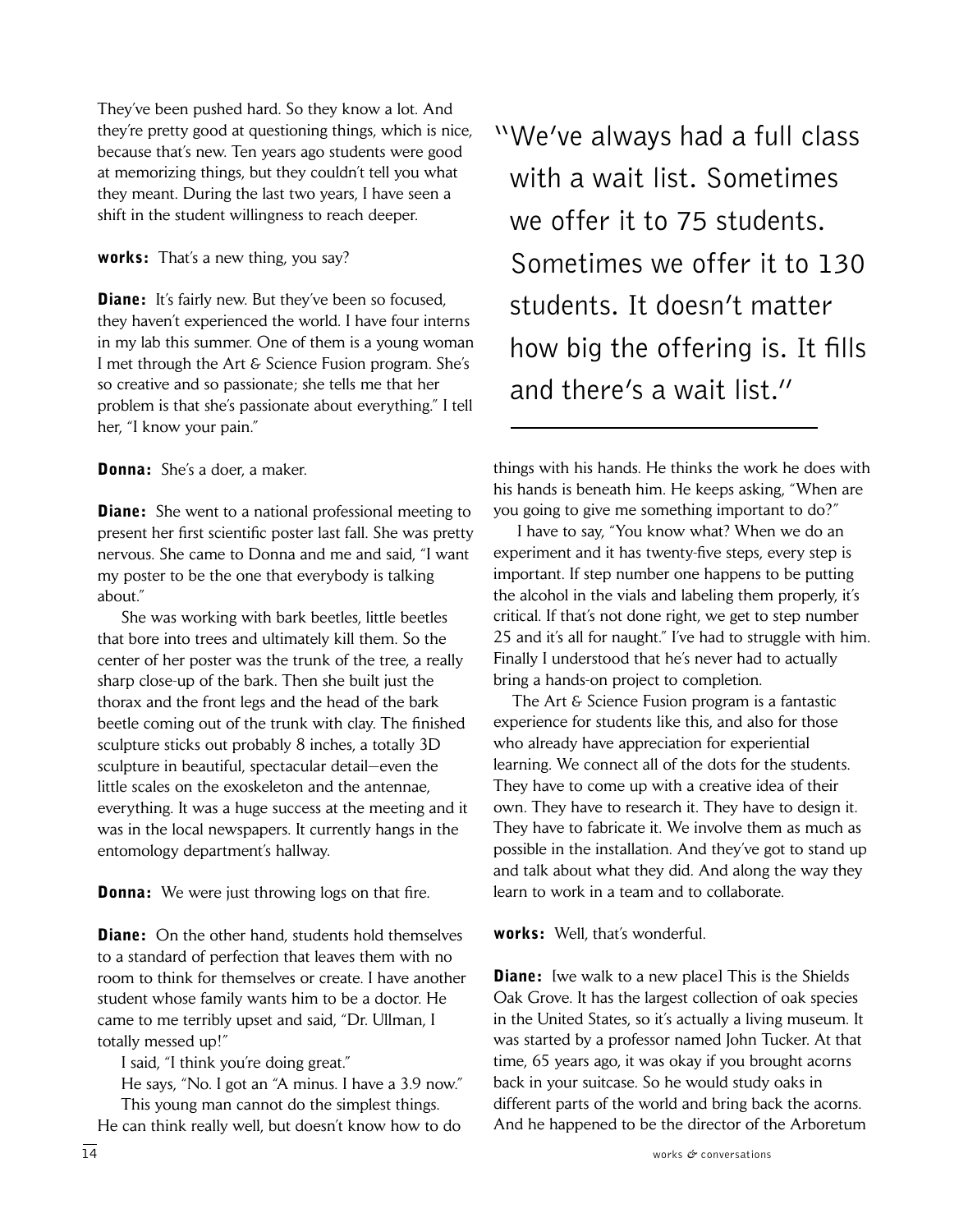here. So these magnificent trees grew, every one of them, from his acorns. It's a very important research collection.

 We brought the students out here and identified 29 species of oaks that represented the primary branches of the evolutionary tree for oak species. The students had to find the tree, experience the tree, collect the leaves and acorns from the tree. And we connected them with the expert who curates this collection, Emily Griswold. She talked with them about the biology of the oaks, how to identify oaks and all the different kinds of animals and the ecology around the oak ecosystem.

 With Emily's guidance, Donna and I drew the branches of the evolutionary tree of the oak on this concrete wall. Each primary branch represents a different section in the phylogeny of the oaks and the secondary branches represent the species in that section. The students knew right where their spot was, like the person who was doing Quercus infectoria would have known, "that's my spot right here." [pointing to a part of the ceramic mural]

**works:** So in other words, each leaf here is from a different species of oak?

**Diane:** Yes. We challenged them to make a portrait of the leaf and the acorn, because those are the primary ways we identify the oak. They had to make sure the acorn was the right size relative to the leaf. Then we challenged them to find an insect that might have been present on that oak in the country that it came from. That's what each of these portraits shows.

 Interestingly, there was a young man working out here in the collection who was getting his Ph.D. in evolution and ecology. He was studying these same 29 species of oaks trying to see what local insects had adapted to them. So he got very excited the day we were installing this mural. When his study was accepted to the *Proceedings of the National Academy of Sciences*, he submitted a photo of this mural as cover artwork. So we were on the cover of the *National Academy* with this.

#### works: Oh, nice!

**Diane:** The Art & Science Fusion program has a huge commitment to outreach to K-12 students and to the community. While we built *Oak Family Tree* as this mural is called, we had school kids,  $4<sup>th</sup>$  through 6th grade, learning about the different kinds of oaks and how their leaves and acorns differed. So a lot of the leaves and acorns you see on here were created by school kids. Our own students did the installation. This was actually the first large-scale project we did. Then *Nature's Gallery Court* was the second piece. [pointing now to another ceramic mural] That side of the building has a depiction of the Ruth Storer Garden. It's a community piece.

**works:** When you say a community piece, what do you mean?

**Diane:** We hold community nights and we invite the entire community to come and work. So we have nursery school kids up to seniors. And everyone inbetween. We had a ton of fun and people learned a lot working on these benches at the entry to the oak grove. Emily Griswold, the curator of these oak trees, kept saying it was the perfect place for a living classroom. She started trying to raise funding to build these benches [cast concrete with tiled tops showing the oak trees, their life cycles and ecology] and after awhile she said, "I'm tired of raising funds," and with her husband, she just put her entire savings into building these benches. She helped us develop the topics for each bench and each student did separate research and the depiction of their topic. Like the student who made this [pointing to one of the tiled sections] talked about the fact that Leonardo da Vinci wrote all of his journals using ink made from oak gall.

**Donna:** We really quickly turned the teaching over to the students.

works: They do their own research.

**Donna:** Right. So Diane and I are shedding the teaching and becoming the learners. And we're interested in that collaboration part, because this is obviously a collaboration. Most of education is just competitive. We're trying to deflect that point of view. At the final stretch, it's all a collaboration. The outcome is a group dynamic; it's that community-build.

**Diane:** We put them in a situation where they're responsible for their pieces. And if they don't do theirs, they know they're letting down the people on either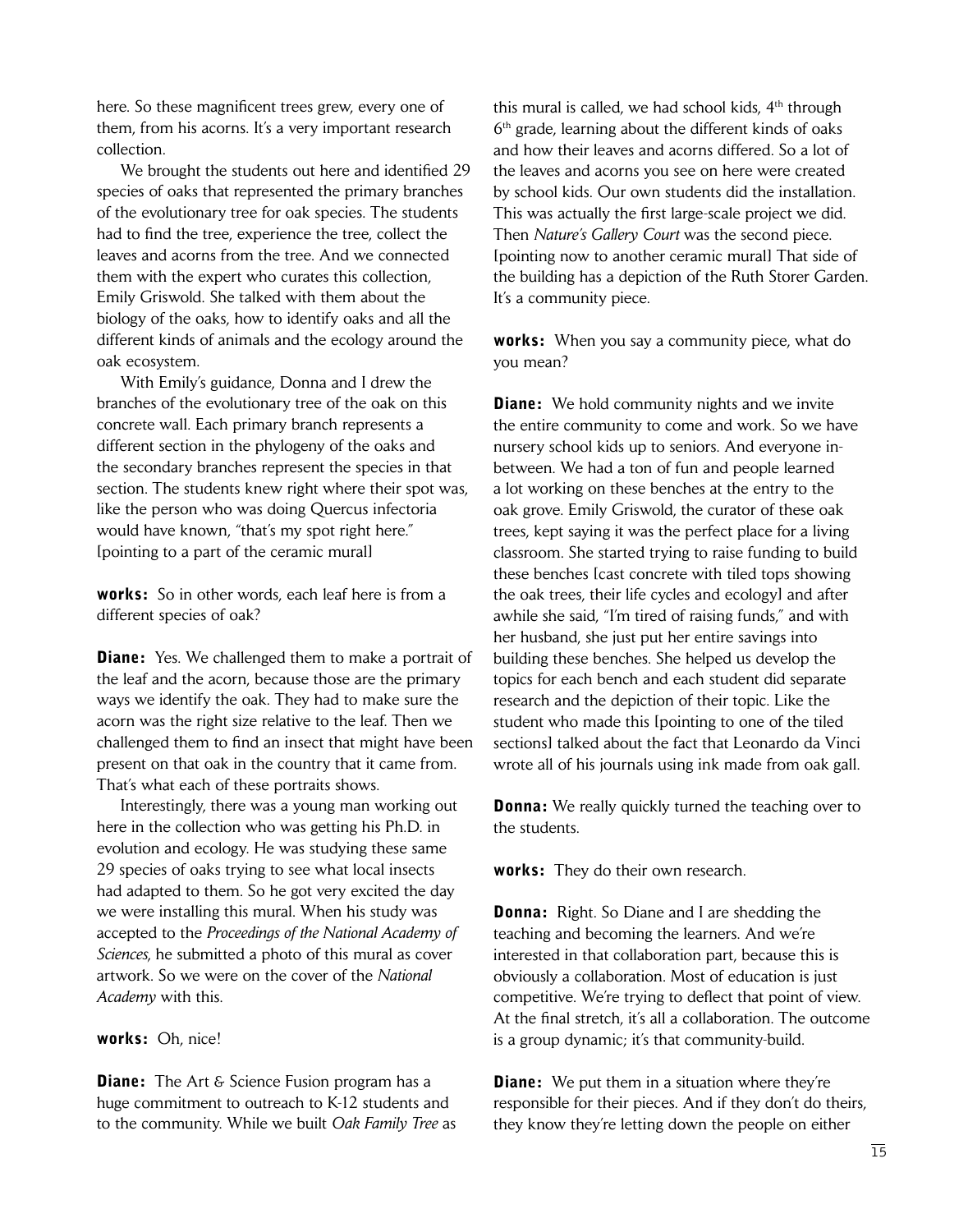side of them. And because they're presenting to each other, there's an element of pride that comes in. You don't want to be the one who didn't do your research and get up there and look like a fool. You know? So they really take ownership of that. They become the teachers. AND they really care about the work. It's over 16 years that we've been doing this.

works: That's fantastic. Has this program spawned any others like it?

**Donna:** This program is unique in being at the undergraduate level. There are now a few programs that are similar—at MIT, University of Texas, and a few other schools. When we cast a broad net for our speaker series, the Consilience Speaker series, and for the exhibitions…

works: What does consilience mean?

**Donna:** Consilience is the unity of knowledge. E. O. Wilson wrote a booked called *Consilience*. It's a term that somebody proposed in the 1800s, but it kind of fell out of the vernacular. And he brought it back. Ito Diane] Did he get a Pulitzer for *Consilience*?

**Diane:** He might have. It's really interesting.

**Donna:** It brings art and science together. And Paul Klee was really, for me, the catalyst for putting art and nature together, which is really fundamental. You can obviously see this is where Diane and I come together. We're suggesting that nature can do the talking, whether it's the bees or whether it's this beautiful canopy of oaks.

works: What a wealth of material you have here! Science—and what was the STEM?

**Donna:** Science, technology, engineering and math.

works: Then when you put "art" in there, you get...

Donna: STE*A*M! Science, technology, engineering, art and math.

**Diane:** I wrote a huge grant trying to get a few million dollars to make STEAM for innovation at UC Davis. I had everybody on this campus excited "When John Muir was hiking across the state of California in the late 1800s, it was a solid mass of flowers from the ocean shore to well up past here. He called the Central Valley of California the 'bee pastures.' And now look; it's all houses and agriculture where we go in and kill everything, and then we plant monocultures."

about it, people from art, from design, techno-culture, creative writing. Scientists, too. The new director of the art museum was deeply engaged and the director of the Arboretum. But we didn't get it.

works: [Now at Honeybee Haven] I love this bee sculpture! And you call this a forage garden?

**Donna:** Yeah, it's a pollinator garden.

**works:** So in other words, every plant here is something that the bees love.

**Donna:** It's something that they love, love, love. So the idea is to make a living classroom again. This garden was funded by Haagen-Dazs.

**Diane:** That building over there is the Harry Laidlaw Honeybee Research Facility. It's a major research facility for the West Coast.

**Donna:** When we first got started, Harry's protégé,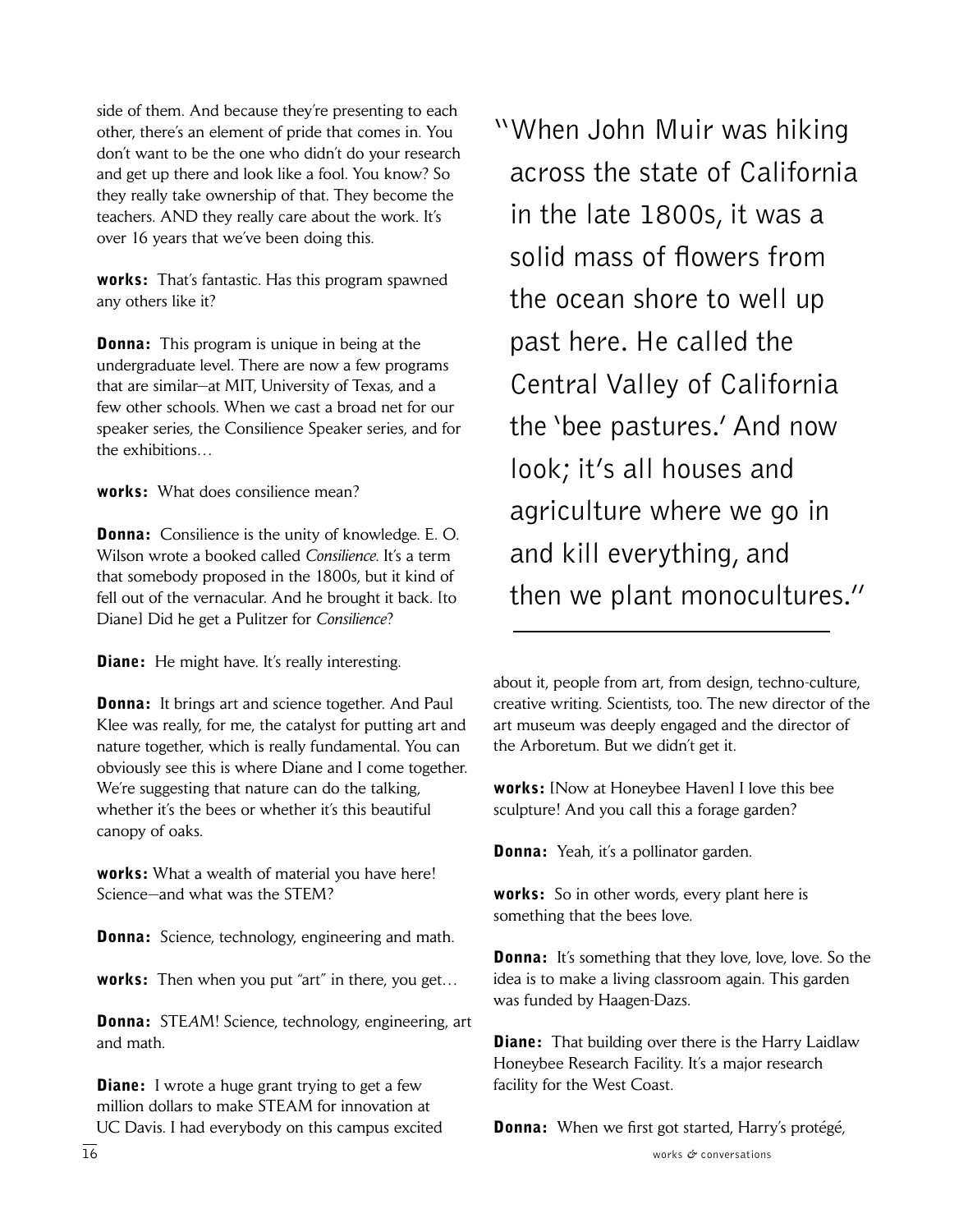Rob Page, was the one who sponsored us putting a classroom together in there. He gave us a place to have the labudio.

works: Were you already officially sanctioned by the university?

**Diane:** We'd gotten money to teach our first class. We used the craft center on campus. It was a nightmare because it was not space dedicated to our use.

works: So Honeybee Haven. Are bees particularly interesting to you?

**Diane:** I can't think of many more fascinating animals. And they're fascinating to anybody who learns about them—especially if they get a chance to open up a hive. After that they're hooked, because the bees are so phenomenal. They do so many interesting things. On the scientific side, they've been used as a model for understanding behavior on all different levels.

works: How important are bees to us humans?

**Diane:** Every third bite you take comes from a honeybee pollinating.

**Donna:** You might wonder, why would an ice cream maker contribute funding? Well alfalfa is a pollinated food. No alfalfa, no cow; no cow, no milk.

**Diane:** And then, you know, almonds. Almonds are second only to dairy for farm gate value in the state of California. And they're 100 percent reliant on honeybees for pollination.

works: They're having some problems, aren't they?

**Diane:** They are, because the honeybees have been dying off. And we don't know the cause. It's likely from the convergence of many different stresses—from parasites to viruses to pesticides to lack of food. One thing that people agree on is that there is not enough food for the bees.

#### Donna: Forage.

**Diane:** And a honeybee garden is something you can do any place. Even if you live in a high-rise.

**Donna:** Like Meredith May demonstrated when we went to the *San Francisco Chronicle* to look at the hives on the roof! We looked 360 degrees and all we saw were high-rises. Like where do they find the food, the forage?

**Diane:** When John Muir was hiking across the state of California in the late 1800s, it was a solid mass of flowers from the ocean shore to well up past here. He called the Central Valley of California the "bee pastures." And now look; it's all houses and agriculture where we go in and kill everything, and then we plant monocultures. There's a great TED talk by Marla Spivak, "Why the Bees Are Disappearing."

#### works: Pesticides.

**Diane:** And then there are the pesticides. Colony collapse is what this phenomenon of the bees leaving the hive and not returning is called. You have a thriving colony and one day all the worker bees leave. The scientific community has no clear idea why that happens, but one idea is the food issue. But the other is that you can't control where a honeybee goes. They're going to fly three to five miles collecting food. So let's say you're keeping an area organic. The bees are going to fly here, but also there. So what happens when they bring nectar back from plants that were sprayed with a pesticide? The bees take that nectar and they evaporate it to make it into honey. And guess what happens? It concentrates the pesticides.

 So scientists have been doing tests on pollen, nectar and honey in the hives. They've found every class of pesticide in hives—as many as 21 pesticides in one sample of pollen. There are lots of pesticides that are not going to kill the bees outright. But they're concentrating it. It's complicated. For example, certain fungicides used in crops have been shown to make bees more susceptible to mite parasites.

works: And I imagine if a bee doesn't die, it may still be disoriented or something. Right?

**Diane:** It could. Some people think this is what happens when bees get high doses of neonicotinoids. We don't know why they leave and they don't come back. Since I got my Ph.D. in 1985, there's been one parasite and disease after another coming into honeybees—fungi, bacteria, viruses. And now we're